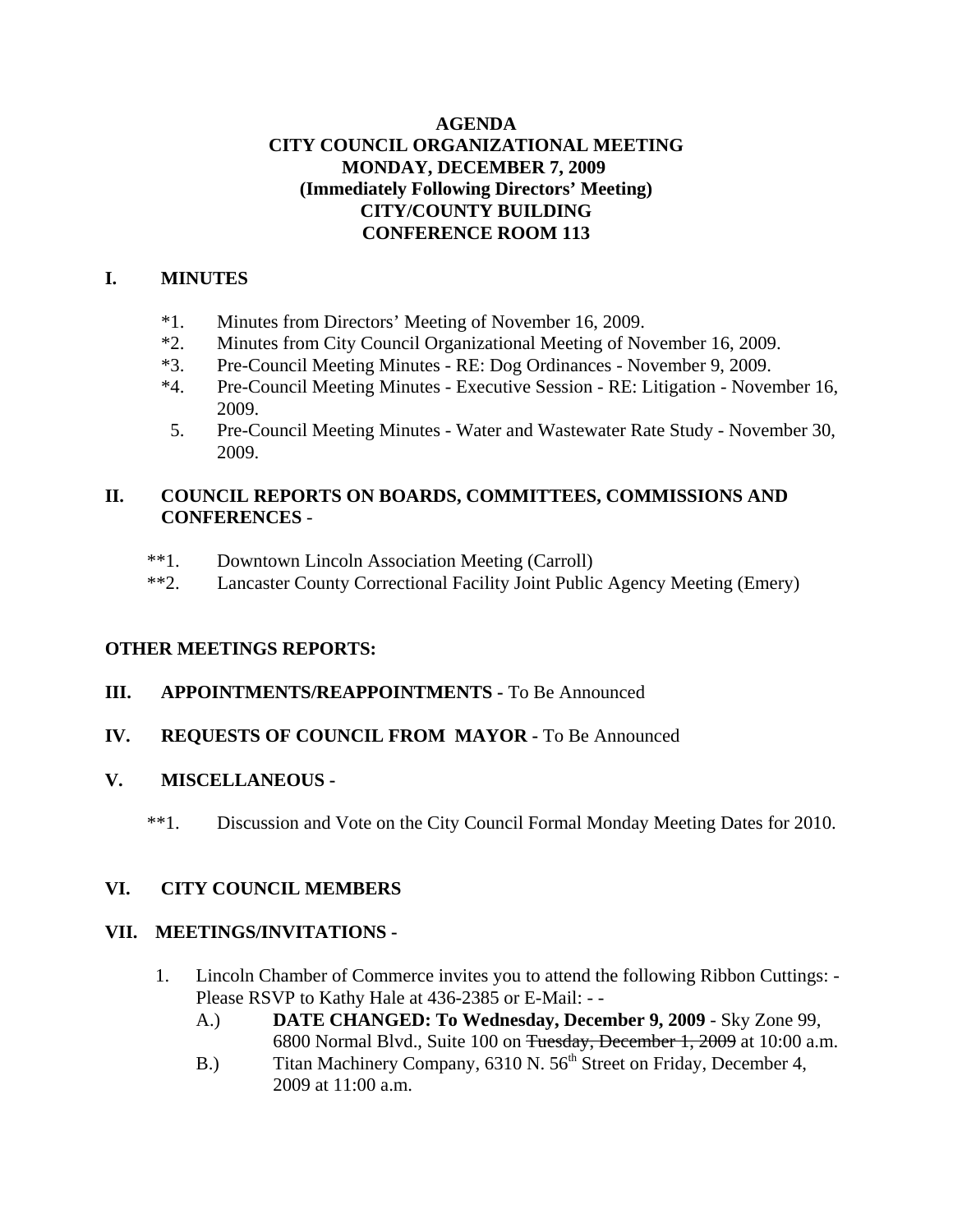- 2. The Iowa-Nebraska Equipment Dealers Association (I-NEDA) invites you to be a guest at our upcoming Nebraska Power Farming Show, taking place December 9<sup>th</sup> and  $10<sup>th</sup>$  at the Lancaster Event Center - (See Invitation)
- 3. Lincoln Chamber of Commerce 'Business After Hours' on Thursday, December 10, 2009 from 4:30 p.m. to 6:30 p.m. at the Country Club of Lincoln, 3200 South  $24<sup>th</sup>$ Street - Cost:  $$10/person$  - RSVP by Dec.  $9<sup>th</sup>$  - (See Invitation)
- 4. Lincoln/Lancaster County Habitat For Humanity You Are Invited! Stenson Build Dedication Ceremony for Habitat Home on Sunday, December 6, 2009 at 2:00 p.m. at 1221 North  $44<sup>th</sup>$  Street - RSVP to 477-9184 or by e-mail - (See Invitation)
- 5. The American Council of Engineering Companies (ACEC)/Nebraska Board of Directors and Staff - Holiday Open House on Monday, December 14, 2009 from 5:00 p.m. to 7:00 p.m. at 301 South  $13<sup>th</sup>$  Street, Suite 101 - (See Invitation)
- 6. The Nebraska New Venture Competition Reception, December 11, 2009, 5:00 7:00 pm at the Del Ray Ballroom, 817 R Street. Invitation through Lincoln Partnership for Economic Development and the Lincoln Chamber of Commerce.
- 7. Weathercraft Company of Lincoln's Celebration of 40 years in business. Thursday, December 10, 2009, 5410 NW 44<sup>th</sup> Street, east of Bowling Lake in Air Park, 11:30 am to 6:00 pm.

### **VIII. ADJOURNMENT**

## **\*HELD OVER FROM NOVEMBER 23, 2009. \*\*HELD OVER FROM NOVEMBER 30, 2009.**

ca120709/tjg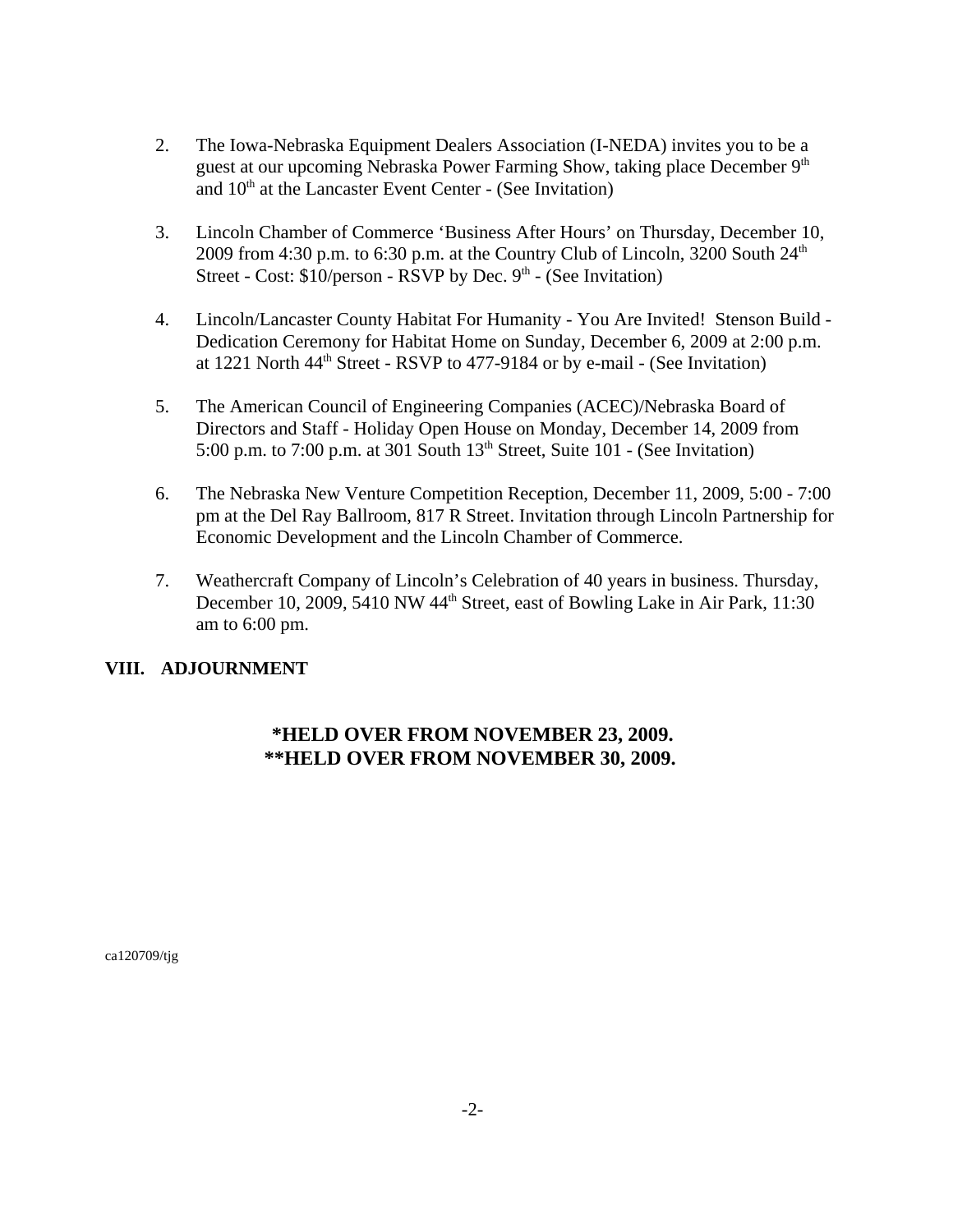#### **MINUTES CITY COUNCIL ORGANIZATIONAL MEETING MONDAY, DECEMBER 7, 2009**

- **Present:** Doug Emery, Chair John Spatz, Vice Chair Jayne Snyder Adam Hornung Jonathan Cook Gene Carroll Jon Camp
- **Others Present:** Rick Hoppe, Aide to the Mayor Trish Owen, Aide to the Mayor Milo Mumgaard, Aide to the Mayor Miki Esposito, Aide to the Mayor David Landis, Urban Development Director

Chair Emery opened the meeting at 2:14 p.m. and announced the location of the Open Meetings Act.

#### **Discussion on Block 68 Project**

Camp had questions on how TIF would be applied. Landis replied there are priorities with a breakout, Exhibit B. The priorities include: utility relocation improvements; street scape; site preparation with extensive excavation costs because of underneath fill. Camp asked if doing underground parking? Landis replied yes. After utility, street scape, and site prep comes sod upgrades and energy efficiency. As TIF resources are available they will cascade down the list, with unspent monies going to the next level.

Camp stated he's hearing they'll spend this amount, but don't know until the 13<sup>th</sup> year, or so, that TIF has gone through what has been done. If they do all improvements we go with their figures. At the end if it doesn't meet, what happens to the other two million? Landis replied all money spent will be their money, and we will reimburse out of TIF resources when they prove their expenses against the costs.

Camp asked if partly within the developer purchase? If they purchase the bond will still bond for six and one-half million. The bond is paid out of TIF proceeds, six and one-half million. Cook thought discussion very detailed and probably best done at the dias when others are there to respond.

Snyder requested discussion to continue. Camp stated the City is promising taxes collected over 13/14 years will be used for this development. Landis added the promise is made to the developer, not the general public or bond purchaser, and is in the agreement. Camp said the figures are estimates and sometimes may be inflated, or the money spent, opening a large hole. They get the money and 13 years later find out it wasn't enough. Also have to watch federal tax implications. Landis stated they will build on their money. We hold the TIF proceeds, they prove the money spent and then we write them a check, which they take to help pay off their bond.

Camp also had a concern that the City will have money to build another parking lot. The City says they will provide downtown parking lots, off-street parking, and the parking enterprise fund can only do two projects, doesn't have money for these. If we approve the bond, or any other project, we as the City need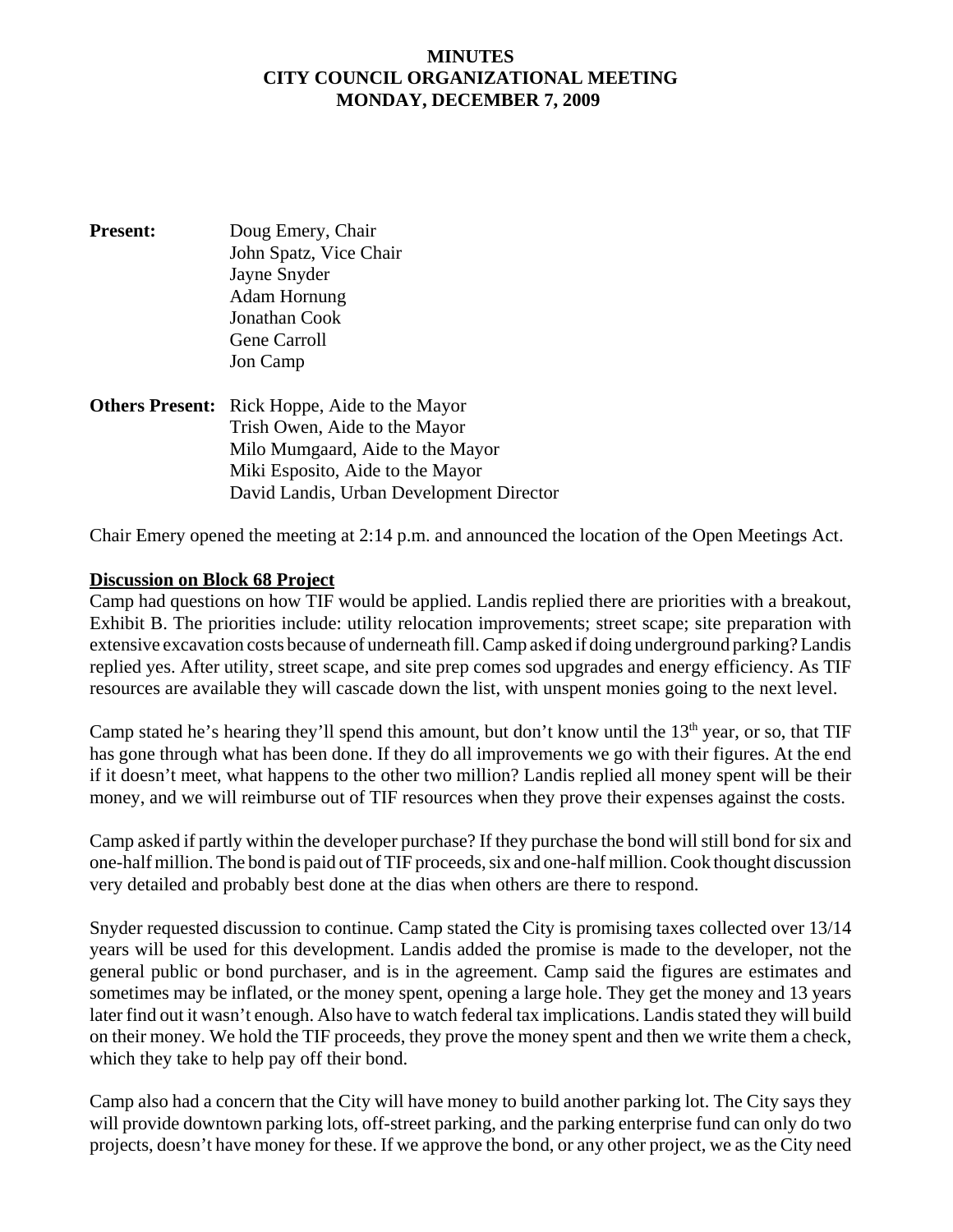to be ready to provide or build a parking garage. Camp was also concerned with leasing properties making sure employees having parking spaces.

Councilman Carroll left at 2:26 p.m.

Hornung asked for the difference between public enhancement and public improvement? Landis stated the language used says the public improvements are generally in the city's right of way. We own and these will be upgraded. The public enhancements are privately owned land, and when improved will have two fold ancillary public benefit. One, the public facade, the exterior/design aspect. Two, believe building above code does stretch energy dollars. Hornung questioned how they are treated differently in the agreement? Landis replied in the cascade of priorities. The City's property is the highest level of priority. Hornung questioned if certain items are none public enhancements but considered public improvements? Discussion followed with Landis narrating. Horning wanted to be sure that B1 and B2 do not include public enhancements, but public improvements paid for first. Camp asked if the agreement mandated energy efficiency? Landis replied no requirement but if they do it would allow us to pay for it.

# **I. MINUTES**

- \*1. Minutes from Directors' Meeting, November 16, 2009.
- \*2. Minutes from City Council Organizational Meeting, November 16, 2009.
- \*3. Pre-Council Meeting Minutes. RE: Dog Ordinances, November 9, 2009.
- \*4. Pre-Council Meeting Minutes. Executive Session, Litigation, November 16, 2009.

5. Pre-Council Meeting Minutes. Water and Wastewater Rate Study, November 30, 2009.

With no corrections, additions, or deletions the above minutes were adopted.

### **II. COUNCIL REPORTS ON BOARDS, COMMITTEES, COMMISSIONS AND CONFERENCES**

## **\*\*1. Downtown Lincoln Association Meeting Carroll**

No report given.

### **\*\*2**. **Lancaster County Correctional Facility Joint Public Agency Meeting Emery**  Emery reported they approved bills submitted for the Lancaster County Correctional facility.

## **OTHER MEETINGS REPORTS:**

## **III. APPOINTMENTS/REAPPOINTMENTS**

Hoppe stated nothing for this meeting but anticipate presenting next week.

## **IV. REQUESTS OF COUNCIL FROM MAYOR**

Hoppe introduced Miki Esposito, who replaces Patty Pansing-Brooks. She has worked in City Law and agreed to work until Denise Pearce returns in June. Miki will work with our State legislation, the City Law Department, Human Rights, Parks and Rec, and Boards and Commissions. Also helping with the federal agenda.

Esposito introduced Carolyn Chaney and Chris Gigilo, federal lobbyists.